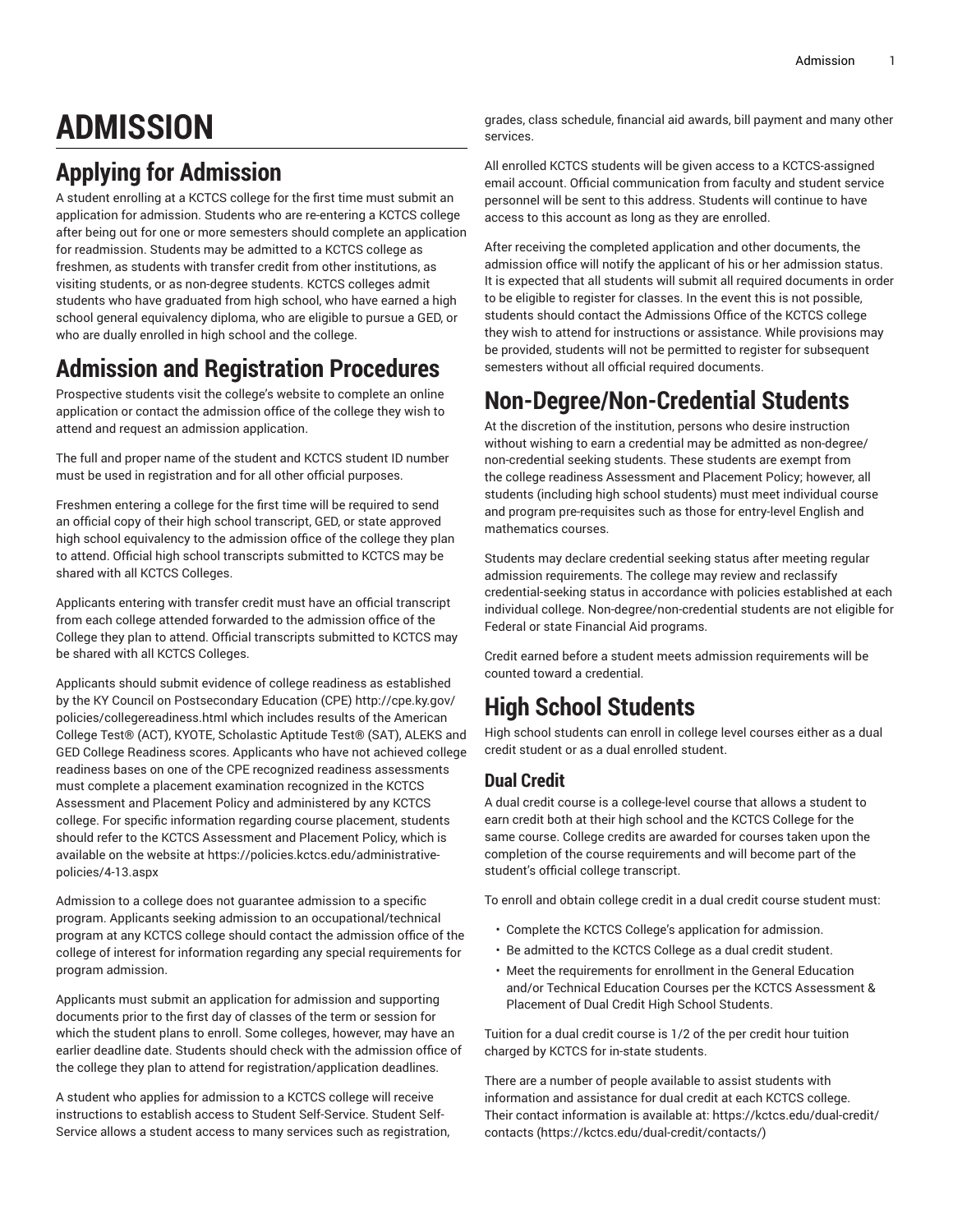More information about dual credit, is available at: [kctcs.edu/dual-credit](http://kctcs.edu/dual-credit/) ([http://kctcs.edu/dual-credit/\)](http://kctcs.edu/dual-credit/) and on individual college websites.

#### **Dual Enrollment**

Students who want to take a course that is not eligible for, or offered for, dual credit may do so as a dually enrolled student. For these courses, students must adhere to the admission requirements required of nondegree/non-credential student. Tuition for a dual enrollment course is the standard KCTCS tuition.

#### **Freshmen Entering College for the First Time**

A student who has graduated from high school or who has earned a high school equivalency diploma will be required to send an official copy of their high school transcript, GED, or state approved high school equivalency to the admission office of the college they plan to attend. Official high school transcripts submitted to KCTCS may be shared with all KCTCS colleges.

# **Second Chance Students**

A student who has previously attended a college or university – other than a college in the Kentucky Community and Technical College System – and who has less than an overall grade-point average of 2.0 on a 4.0 scale in all course work attempted, may be considered for admission on probation provided the applicant demonstrates both of the following:

- has not enrolled at a college or university for at least one 16-week semester, and
- can demonstrate potential for success.

### **Transient/Visiting Students**

A student may be admitted as a transient or visiting student. However, the student's parent college must certify each term that the student is enrolled or eligible to enroll at parent institution. For admission as a visiting student, a student may provide an official transcript or letter of good standing from their parent/home institution. For registration purposes, a transcript may be required to demonstrate completion of prerequisite courses.

# **International Students**

Some KCTCS colleges are authorized under Federal law to enroll nonimmigrant students. Consult the admission office of your college for details.

#### **Readmission after Two or More Years: Academic Bankruptcy**

A student who has been readmitted after having remained out of a KCTCS College for a period of two or more years and who has completed at least 12 credit hours in college-level courses with a grade point average of 2.0 or better after readmission, may choose to have his/her previous KCTCS course work removed from the computation of the grade point average. This procedure is commonly called "academic bankruptcy."

A student who declares academic bankruptcy will continue to receive credit for those courses in which a grade of A, B, C, D, or P was earned prior to readmission without including those grades in the GPA computation. A student who has completed a credential and re-enrolls may not apply the academic bankruptcy rule to courses taken for the credential already completed.

# **Students with Previous College Work**

An applicant who has previously attended an accredited college or university which awards degrees at the associate level or higher and who has an overall grade point average of at least 2.0 on a 4.0 scale in all course work attempted will be accepted for admission. For specific information on course placement, applicants should refer to the KCTCS Assessment and Placement Policy, which is available on the website at <https://policies.kctcs.edu/administrative-policies/4-13.aspx>

An official transcript of all previous college work must be submitted. The Council on Postsecondary Education's (CPE's) general education transfer policy provides the basis for an institution's policy on the acceptance of transfer credit. The American Association of Collegiate Registrars and Admissions Officers' "Transfer Credit Practices of Educational Institutions" shall serve as a reference for admission of transfer students to an institution and for the acceptance of transfer credit. Official postsecondary transcripts submitted to KCTCS may be shared with all KCTCS colleges.

KCTCS colleges shall provide academic counseling concerning the transfer of credit to transferring students. KCTCS colleges shall accept a student's college credit earned when a course is taken both for high school credit and for college credit. Credit earned through a dual credit or dual enrollment arrangement shall be treated the same as credit earned in any other college course.

Degree credit work is recognized credit hour for credit hour if taken on the semester system. Quarter hours are recognized as two-thirds (2/3) of a semester hour. Recognition of credit earned at a non-accredited college or university may be obtained by special subject examinations or may be validated upon the completion of 12 credit hours, excluding transitional courses, with a grade point average of at least 2.0.

# **Change of Program**

When students enroll in a KCTCS college they select a program of study in which they wish to "major" or receive a credential. Students enrolled in any KCTCS college may request a program change through the student affairs office of their local college. These students are instructed to seek appropriate advisement and financial aid counseling.

### **KCTCS Assessment and Placement Policy**

The KCTCS Assessment and Placement Policy (KCTCS Policy No: 4.13 as found at<https://policies.kctcs.edu/administrative-policies/4-13.aspx>) specifically applies to all credential-seeking students, students who transition from non-credential seeking to credential seeking, and students who are undecided about their choice of program as of Fall 2019, except students identified under 3.5 B Certificate and Diploma-Assessment and Placement Exemptions. Assessment and Placement Guidelines specific to dual credit high school students are found in this policy 4.13 Appendix I.

### **General Provisions**

A. Students enrolling in a college credit course for the purpose of earning credit applicable toward an educational credential who meet the college readiness benchmarks as identified by the Council on Postsecondary Education's (CPE) College Readiness (see 4.13 APPENDIX III) Indicators may enroll in college-level coursework.